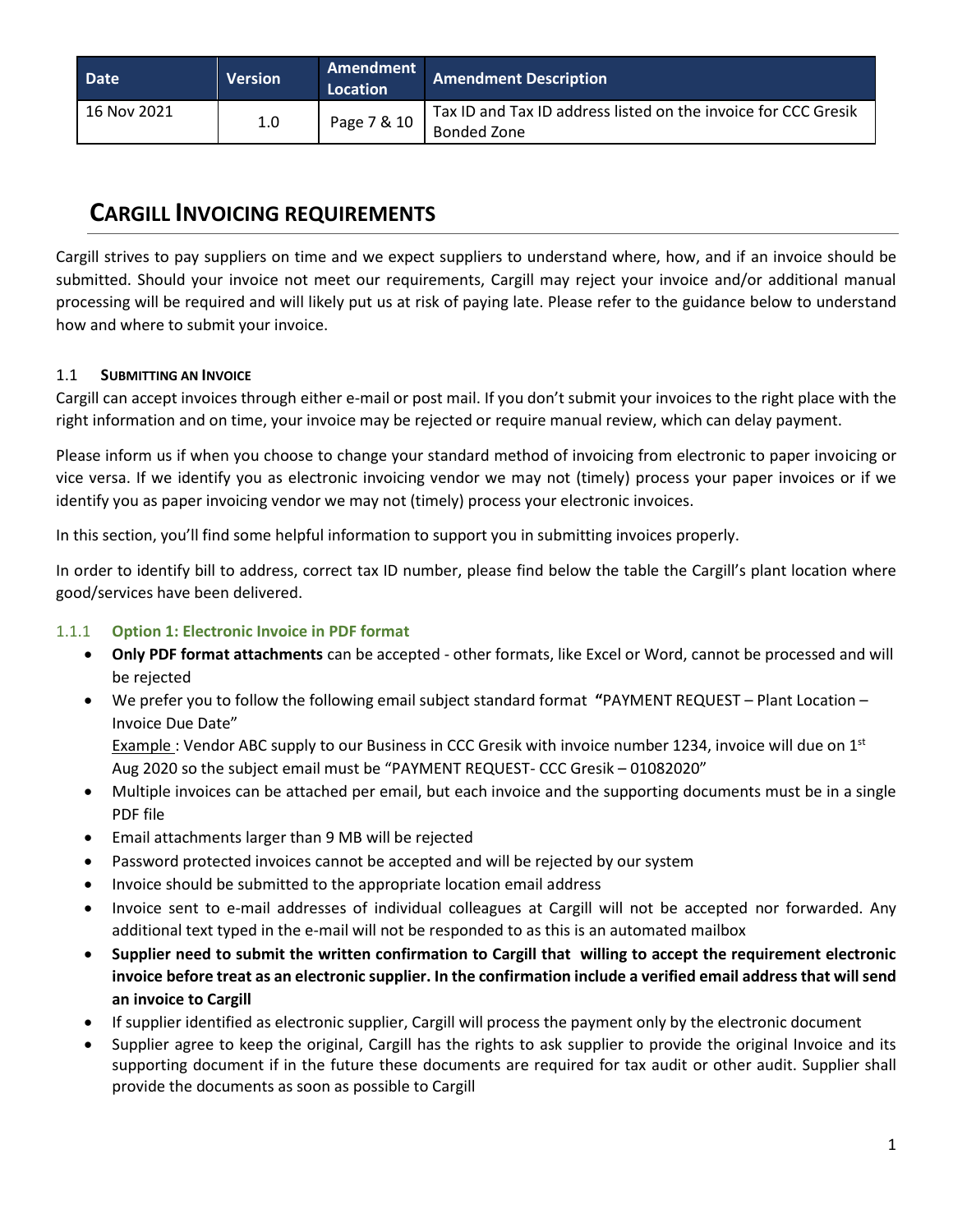• If Supplier disagree to keep the original, Supplier can send the original to Cargill one week after invoice electronic sent. Please provide a note on the invoice **"PDF Invoice has been sent**" Invoice & supporting (hardcopy) must completely match with electronic document. The hardcopy documents will be filed and are not used as a basis for making payments

#### 1.1.2 **Option 2: Paper invoice**

If you are not able to issue your invoice by PDF you can send a paper invoice directly to address on the table below. Please note that your paper invoice should contain the "Bill to" address of your Cargill counterparty as shown on the PO and outlined in the table below, but the envelope should be addressed to our postal address

#### **1.2 INVOICE CONTENT REQUIREMENTS**

Any Invoice submitted to Cargill must have the following mandatory information to be considered a valid Invoice. Generic mandatory requirements applicable to both PO and Non-Purchase order (Non-PO) based Invoices:

- Cargill "bill to" address
- Invoice number
- Invoice date, preferably in dd/mm/yyyy
- Currency. Where currency is not specified, the currency of the "bill to" address will be used
- Gross amount
- Tax amount (s), as applicable (VAT and WHT)
- Net amount
- Supplier entity name, address, and contact information such as email or phone number

• Bank account number, beneficiary name, remit to address, bank routing details such Swift BIC, IBAN, ABA, etc. Vendor is mandated to inform Cargill for any bank changes by providing valid and authorized new Statement of Bank Account. Any changes is subject to Cargill verification before put into effective.

Additional mandatory requirements for PO based Invoices:

• Cargill PO number

• Only one PO number per Invoice is permitted. Multiple PO numbers applied to one Invoice will lead to rejection of the Invoice

• PO line-item number, item description, Invoice description, line item total, unit price and unit of measure, as applicable.

Additional mandatory requirements for Non-PO based Invoices:

• Cargill contract reference number or work order or valid/active Cargill Business contact name and e-mail or attention line

Item description and line item amount, as applicable.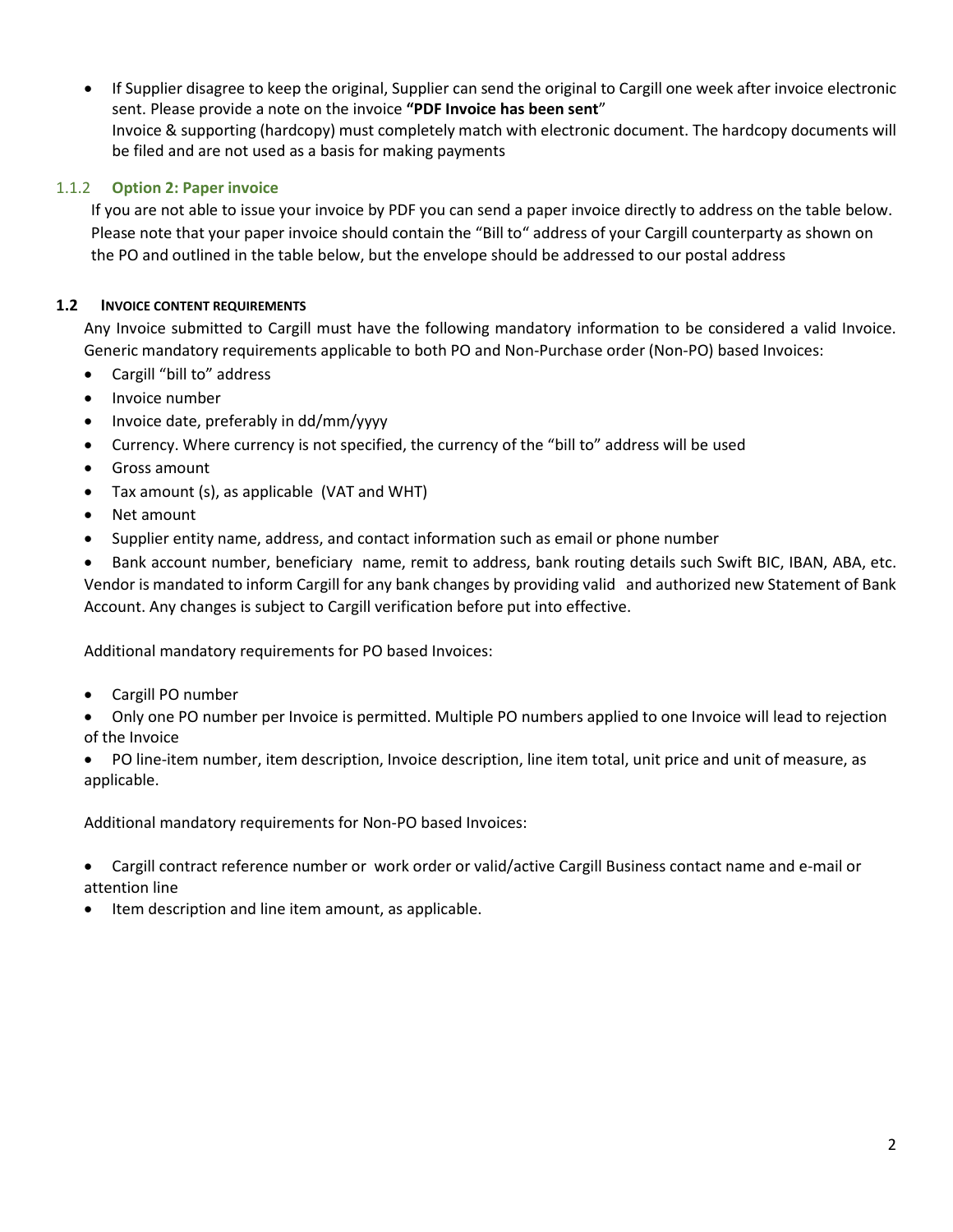#### **1.3 THE SUPPORTING DOCUMENTS MUST BE ATTACHED ALONG WITH INVOICE :**

|                                                                                  |            | <b>CFN</b> |             |             |     |            |            |
|----------------------------------------------------------------------------------|------------|------------|-------------|-------------|-----|------------|------------|
| <b>DOMESTIC VENDOR</b>                                                           | <b>CCC</b> | <b>CQN</b> | <b>CASC</b> | <b>CSST</b> | CTI | <b>CTP</b> | <b>CFR</b> |
| Original Invoice                                                                 | v          | v          | V           | V           |     | νI         | v          |
| Copy PO for PO invoice, copy<br>contract or work order                           | V          | V          | V           | V           |     | νI         |            |
| 2 copies of Tax Invoice apply for<br>full/down payment, if VAT is<br>applicable. | V          | V          | V           | V           |     | Ν          |            |
| Tax Exemption Letter (SKB), if any                                               | ٦I         |            | νI          | ν           | M   | νI         |            |
| Bukti Setor Pembayaran PPh Final, if<br>any.                                     | V          | V          | V           | V           |     |            |            |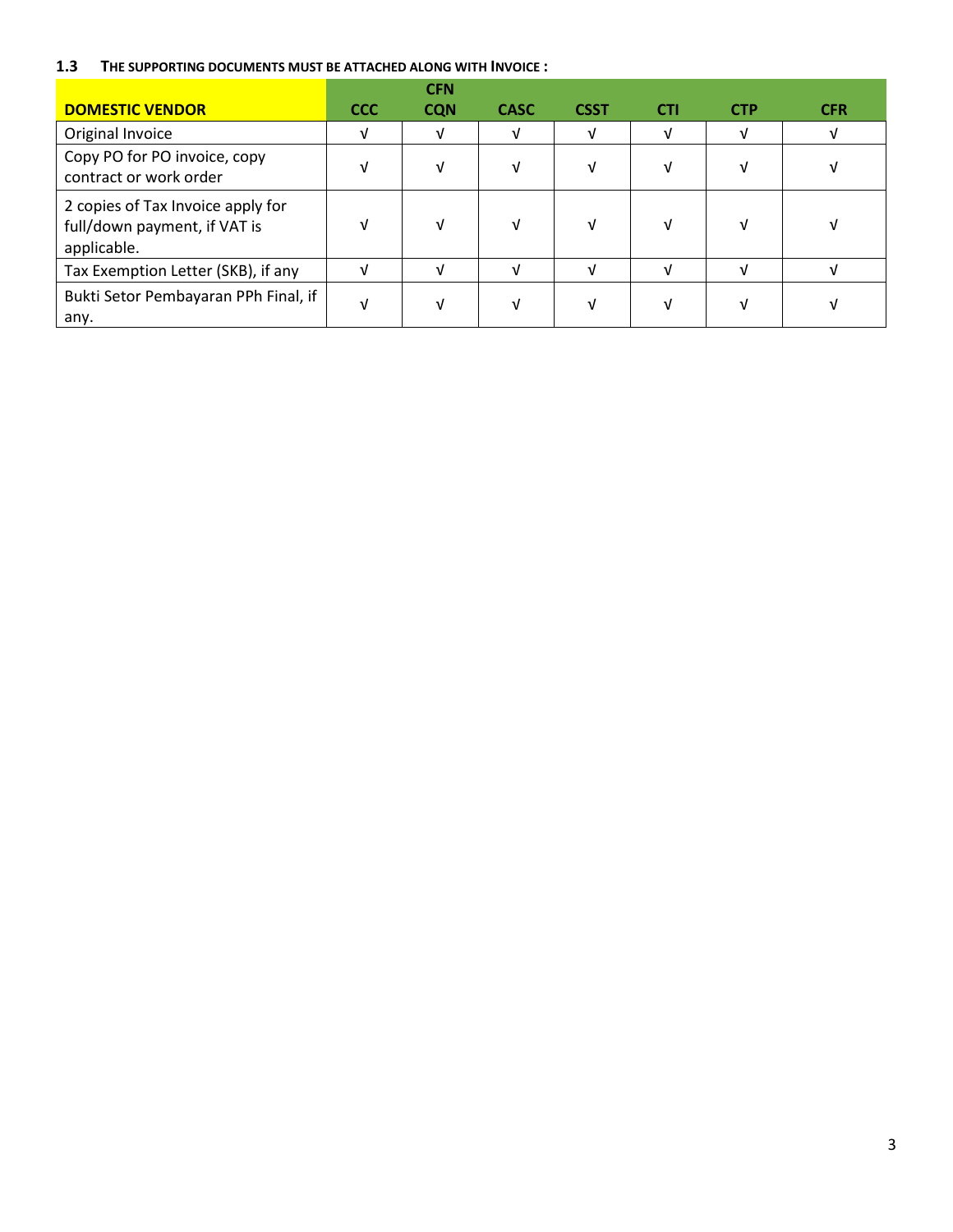|                                                                      | <b>CFN</b> |            |                           |             |            |            |            |  |
|----------------------------------------------------------------------|------------|------------|---------------------------|-------------|------------|------------|------------|--|
| <b>DOMESTIC VENDOR</b>                                               | <b>CCC</b> | <b>CQN</b> | <b>CASC</b>               | <b>CSST</b> | <b>CTI</b> | <b>CTP</b> | <b>CFR</b> |  |
| <b>For Material/Goods:</b>                                           |            |            |                           |             |            |            |            |  |
| Original Delivery Note signed by                                     |            |            |                           |             |            |            |            |  |
| supplier and receiver with complete                                  | $\sqrt{ }$ | $\sqrt{ }$ | $\sqrt{ }$                | $\sqrt{ }$  | $\sqrt{ }$ | $\sqrt{ }$ | $\sqrt{ }$ |  |
| clear names and company stamp                                        |            |            |                           |             |            |            |            |  |
| If goods are delivered through                                       |            |            |                           |             |            |            |            |  |
| courier as agreed in incoterm, we                                    |            |            |                           |             |            |            |            |  |
| will use copy receipt from courier.<br>Original Delivery Note can be | V          | $\sqrt{ }$ | V                         | V           | V          | $\sqrt{ }$ | V          |  |
| without signed by both supplier and                                  |            |            |                           |             |            |            |            |  |
| receiver, and no company stamp.                                      |            |            |                           |             |            |            |            |  |
| Receiving Ticket, only for corn and                                  |            |            |                           |             |            |            |            |  |
| fuel diesel                                                          |            | $\sqrt{ }$ |                           |             |            |            |            |  |
| Weighbridge ticket only for goods                                    |            |            |                           |             |            |            |            |  |
| passing weighbridge, e.g. :                                          | $\sqrt{ }$ |            |                           | V           |            |            |            |  |
| Chemical, Fertilizer, Beans                                          |            |            |                           |             |            |            |            |  |
| <b>For Service:</b>                                                  |            |            |                           |             |            |            |            |  |
| Signed Berita Acara Penyelesaian                                     |            |            |                           |             |            |            |            |  |
| Pekerjaan (BAPP), with clear names,                                  | $\sqrt{ }$ | $\sqrt{ }$ | V                         | V           | $\sqrt{ }$ | V          | $\sqrt{ }$ |  |
| signature, date and company stamp                                    |            |            |                           |             |            |            |            |  |
| Surat Ijin Usaha Jasa Konstruksi                                     |            |            |                           |             |            |            |            |  |
| (SIUJK) and Sertifikat Badan Usaha                                   | ν          | $\sqrt{ }$ | V                         | V           | $\sqrt{ }$ | V          | $\sqrt{ }$ |  |
| Jasa Konstruksi (SBUJK) for                                          |            |            |                           |             |            |            |            |  |
| construction company                                                 |            |            |                           |             |            |            |            |  |
| <b>For Local Transporter:</b>                                        |            |            |                           |             |            |            |            |  |
| Original Stamp Surat Pengantar                                       | V          |            | $\sqrt{ }$                | $\sqrt{ }$  | V          | $\sqrt{ }$ |            |  |
| <b>Barang or Delivery Note</b><br><b>Trucking Load Order</b>         | $\sqrt{ }$ | $\sqrt{ }$ | $\sqrt{ }$                |             |            |            |            |  |
|                                                                      |            |            |                           |             |            |            |            |  |
| <b>Quotation Price List</b>                                          |            | $\sqrt{ }$ |                           |             |            |            |            |  |
| For Import/EMKL Transporter :                                        |            |            |                           |             |            |            |            |  |
| PIB                                                                  | $\sqrt{ }$ | $\sqrt{ }$ | $\sqrt{ }$                | $\sqrt{ }$  | $\sqrt{ }$ | $\sqrt{ }$ |            |  |
| B/L                                                                  | V          | $\sqrt{ }$ | $\sqrt{ }$                | V           | $\sqrt{ }$ | $\sqrt{ }$ |            |  |
| Nota Rampung                                                         |            |            | V                         | V           |            |            |            |  |
| <b>For Waste Supplier:</b>                                           |            |            |                           |             |            |            |            |  |
| Original Manifest Page 7, Festronik,                                 |            |            |                           |             |            |            |            |  |
| Waste Processing Certificate, Metal                                  | $\sqrt{ }$ |            | $\ensuremath{\mathsf{V}}$ | V           |            |            |            |  |
| Analysis                                                             |            |            |                           |             |            |            |            |  |
| For Rice, Diesel, Fertilizer Supplier :                              |            |            |                           |             |            |            |            |  |
| Signed Berita Acara Penyelesaian                                     |            |            |                           |             |            |            |            |  |
| Pekerjaan (BAPP) with clear name,                                    | V          |            | ν                         |             |            | V          |            |  |
| date and company stamp                                               |            |            |                           |             |            |            |            |  |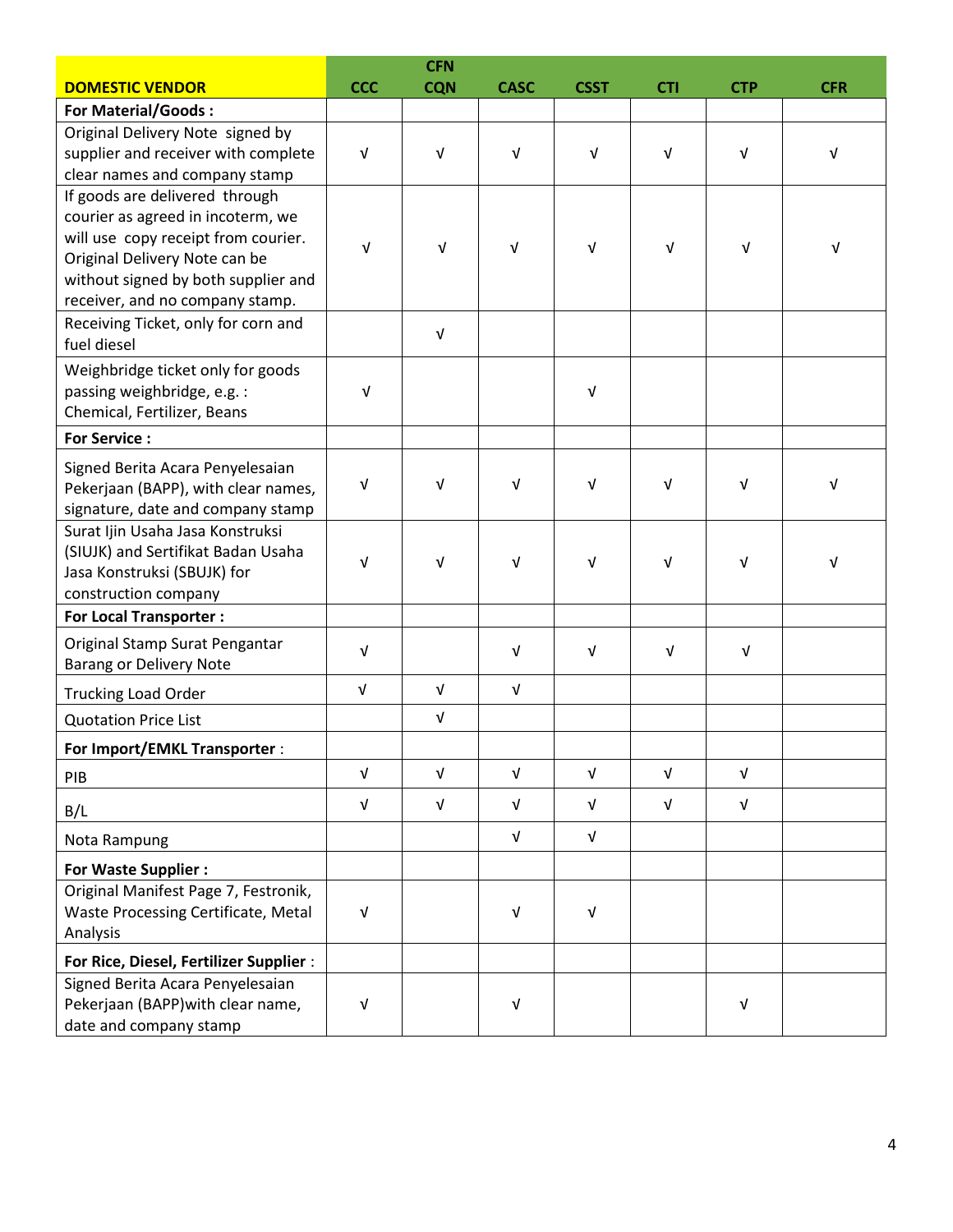|                                                                                          |            | <b>CFN</b> |             |             |            |            |            |
|------------------------------------------------------------------------------------------|------------|------------|-------------|-------------|------------|------------|------------|
| <b>OVERSEAS VENDOR</b>                                                                   | <b>CCC</b> | <b>CQN</b> | <b>CASC</b> | <b>CSST</b> | <b>CTI</b> | <b>CTP</b> | <b>CFR</b> |
| Copy Invoice                                                                             | V          | v          | V           | V           |            | v          |            |
| Copy PO for PO invoices, copy<br>contract or work order                                  | V          | M          | V           | M           |            | ν          |            |
| Copy Bill of Lading                                                                      | V          | νI         | ν           | νI          |            | νI         |            |
| Copy Packing List                                                                        | V          |            | ν           | νI          |            | νI         |            |
| Service report (for service related)                                                     | V          | V          | V           |             |            |            |            |
| Original DGT Form & Certificate of<br>Origin (if service related), submitted<br>per year | V          | V          | V           | v           |            |            |            |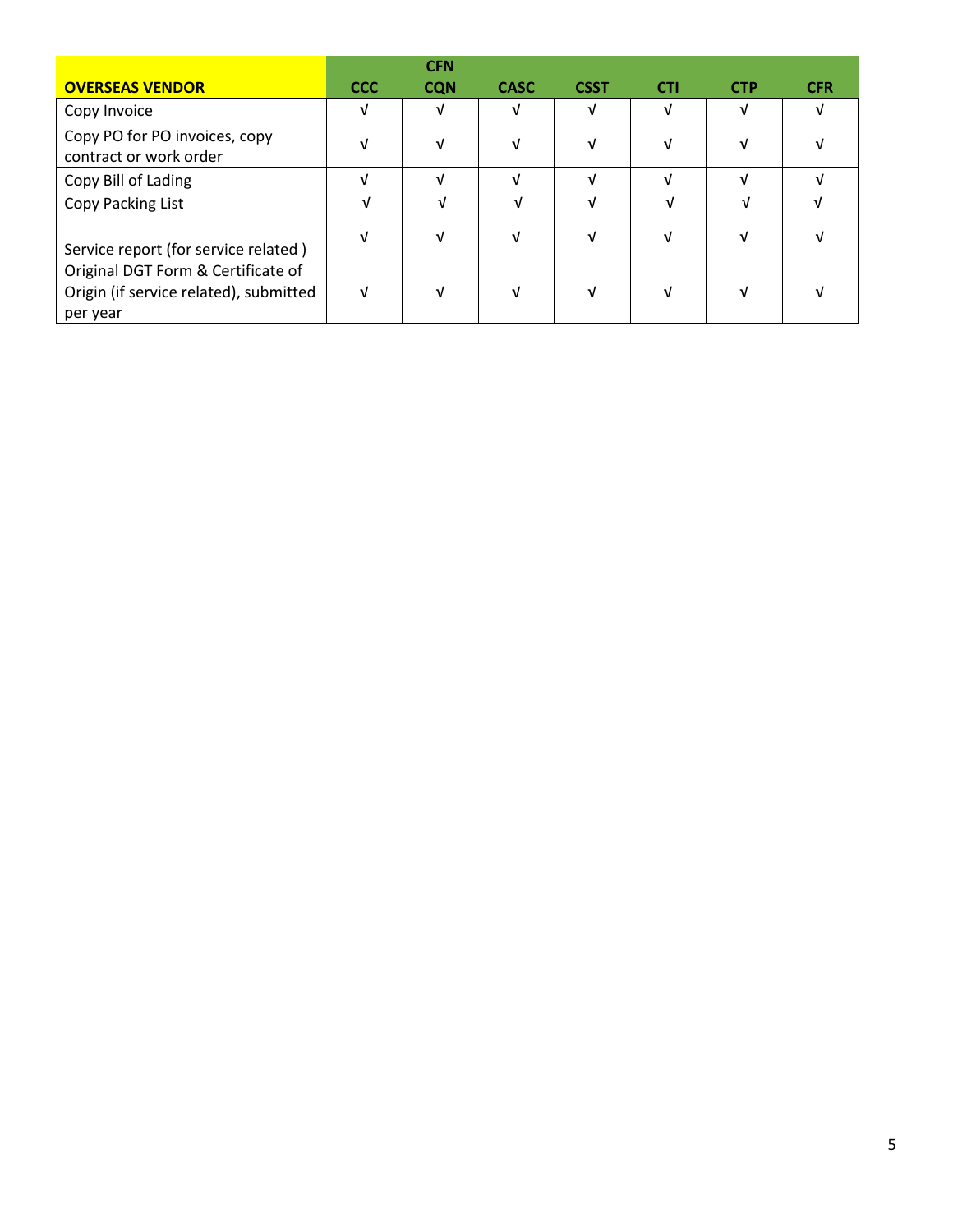## **Table Cargill's plant location**

| <b>No</b>      | <b>Company</b><br><b>Name</b>          | <b>Business</b><br><b>Unit</b>                                                                  | <b>PREFIX</b><br>PO/CONTRAC<br>T/WO                                            | <b>Bill to address as per</b><br>tax ID                                                                                                                               | <b>Tax ID Number</b>     | Paper Invoice send to<br>address below                                                                                                                                                           | <b>PDF Invoice</b><br>send to email | <b>Follow up status</b><br>invoice/queries to<br>email |
|----------------|----------------------------------------|-------------------------------------------------------------------------------------------------|--------------------------------------------------------------------------------|-----------------------------------------------------------------------------------------------------------------------------------------------------------------------|--------------------------|--------------------------------------------------------------------------------------------------------------------------------------------------------------------------------------------------|-------------------------------------|--------------------------------------------------------|
| $\mathbf{1}$ . | <b>PT. CARGILL</b><br><b>INDONESIA</b> | CFN, CQN                                                                                        | 53XXXXXX,<br>70XXXXXX,<br>65XXXXXX,<br>25XXXX; PO-<br>MAN-CFN-<br><b>XXXXX</b> | Gedung Wisma 46 Kota<br><b>BNI Lt 26 Suite 2601 Jl</b><br>Jend Sudirman Kav.1 RT<br>010, RW 009 Karet<br>Tengsin, Tanah Abang,<br>Jakarta Pusat, DKI Jakarta<br>10220 | 01.002.071.7-<br>057.000 | Wisma 46 Kota BNI LT.26, Suite<br>26.01<br>Jl. Jend. Sudirman Kav.1 RT.010<br>RW.009 Karet Tengsin Tanah<br>Abang, Jakarta Pusat DKI Jakarta<br>Raya<br>Attn: Stefanus Sony/<br>Muhammad Anggara | Can_Ap_Id@cargill<br>.com           | Fss Id Cfn Prtp@car<br>gill.com                        |
| 2.             | <b>PT. CARGILL</b><br><b>INDONESIA</b> | CASC<br>AMURANG                                                                                 | 69XXXXXX-<br>OP; PO-MAN-<br>GOSC-XXXXX                                         | Gedung Wisma 46 Kota<br><b>BNI Lt 26 Suite 2601 Jl</b><br>Jend Sudirman Kav.1 RT<br>010, RW 009 Karet<br>Tengsin, Tanah Abang,<br>Jakarta Pusat, DKI Jakarta<br>10220 | 01.002.071.7-<br>057.000 | Jl Raya Trans Sulawesi,<br>Kel. Kawangkoan Bawah LIngk. X<br>Kec. Amurang Barat,<br>Kab. Minahasa Selatan,<br>Sulawesi Utara 95911<br>Attn: Angel Kodoati                                        | CASC_Ap_Id@carg<br>ill.com          | Fss_Id_CascCfr_Prtp<br>@cargill.com                    |
| 3.             | <b>PT. CARGILL</b><br><b>INDONESIA</b> | <b>CFR</b><br>(Corporate)                                                                       | PO-CGI-<br>XXXXXXX; PO-<br>MAN-CORP-<br><b>XXXXX</b>                           | Gedung Wisma 46 Kota<br>BNI Lt 26 Suite 2601 Jl<br>Jend Sudirman Kav.1 RT<br>010, RW 009 Karet<br>Tengsin, Tanah Abang,<br>Jakarta Pusat, DKI Jakarta<br>10220        | 01.002.071.7-<br>057.000 | Wisma 46 Kota BNI LT.26, Suite<br>26.01<br>Jl. Jend. Sudirman Kav.1 RT.010<br>RW.009 Karet Tengsin Tanah<br>Abang, Jakarta Pusat DKI Jakarta<br>Raya<br>Attn: Stefanus Sony/<br>Muhammad Anggara | can_ap_id@cargill.<br>com           | Fss_Id_CascCfr_Prtp<br>@cargill.com                    |
| 4.             | <b>PT. CARGILL</b><br><b>INDONESIA</b> | CCC<br>Makassar<br><b>Buying</b><br>Station;<br>Nusantara<br>Warehouse<br>; Gresik<br>Warehouse | 66XXXXXX; PO-<br>MAN-CCC-<br><b>XXXXX</b>                                      | Gedung Wisma 46 Kota<br><b>BNI Lt 26 Suite 2601 Jl</b><br>Jend Sudirman Kav.1 RT<br>010, RW 009 Karet<br>Tengsin, Tanah Abang,<br>Jakarta Pusat, DKI Jakarta<br>10220 | 01.002.071.7-<br>057.000 | Jl. Kima 9 Kav L 7B Daya<br>Makassar Sulawesi Selatan<br>90241<br>Attn: Dwi Aprianto/Alma                                                                                                        | CCC_ap_id@cargill<br>.com           | Fss id Ccc prtp@car<br>gill.com                        |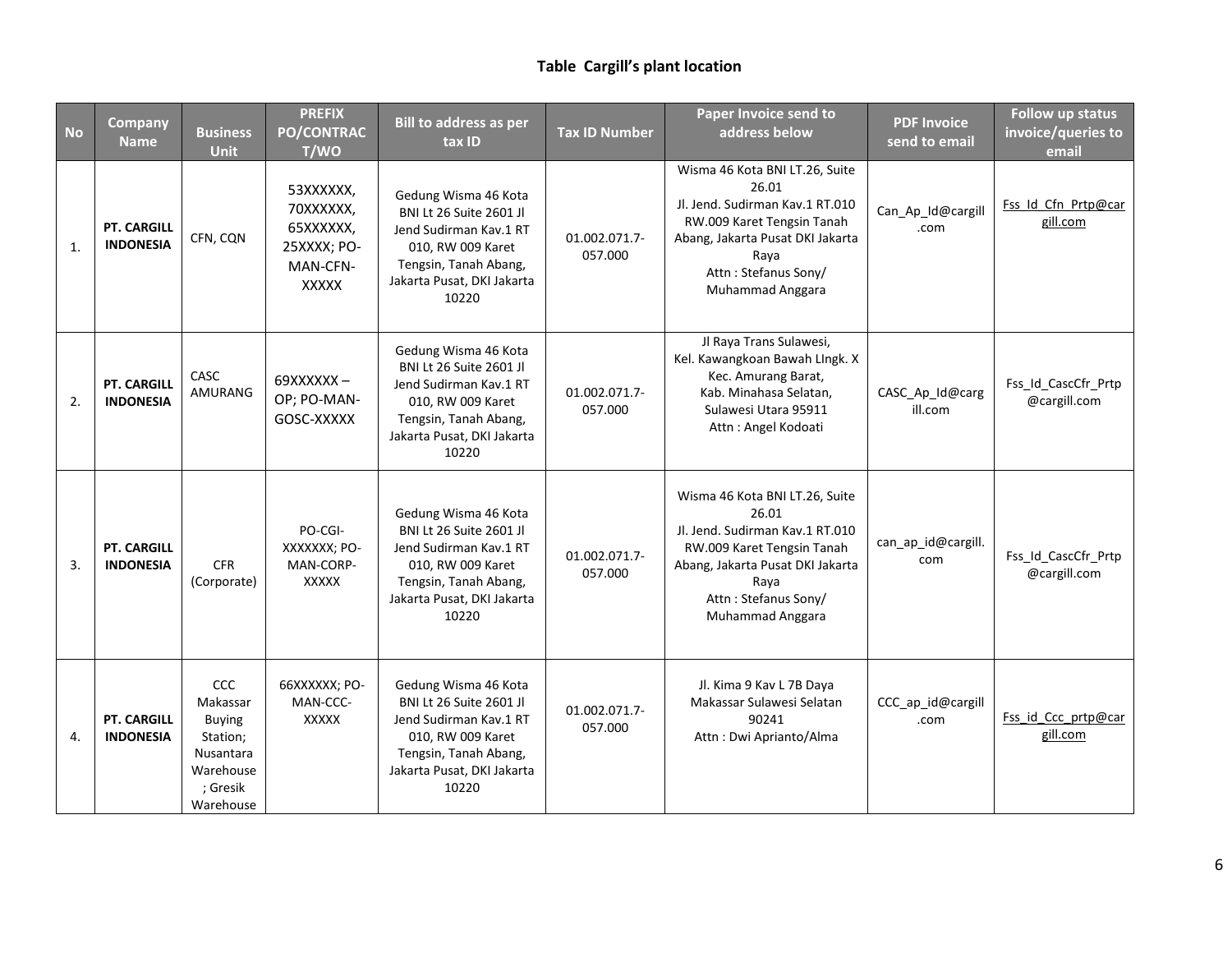| 5. | <b>PT. CARGILL</b><br><b>INDONESIA</b>                   | <b>CCC Gresik</b><br>Bonded<br>Zone | 66XXXXXX; PO-<br>MAN-CCC-<br><b>XXXXX</b>                                                            | Gedung Wisma 46 Kota<br><b>BNI Lt 26 Suite 2601 JI</b><br>Jend Sudirman Kav.1 RT<br>010, RW 009 Karet<br>Tengsin, Tanah Abang,<br>Jakarta Pusat, DKI Jakarta<br>10220 | 01.002.071.7-<br>057.000 | Wisma 46 Kota BNI LT.26, Suite<br>26.01<br>Jl. Jend. Sudirman Kav.1 RT.010<br>RW.009 Karet Tengsin Tanah<br>Abang, Jakarta Pusat DKI Jakarta<br>Raya<br>Attn: Puspo Imaningtias | CCC_ap_id@cargill<br>.com         | Fss id Ccc prtp@car<br>gill.com                                           |
|----|----------------------------------------------------------|-------------------------------------|------------------------------------------------------------------------------------------------------|-----------------------------------------------------------------------------------------------------------------------------------------------------------------------|--------------------------|---------------------------------------------------------------------------------------------------------------------------------------------------------------------------------|-----------------------------------|---------------------------------------------------------------------------|
| 6. | <b>PT. CARGILL</b><br><b>TRADING</b><br><b>INDONESIA</b> | <b>CTI</b>                          | PO-CTI-<br>XXXXXXX; PO-<br>MAN-CTI-XXXXX                                                             | Wisma 46 Kota BNI LT.26,<br>Suite 26.01<br>Jl. Jend. Sudirman Kav.1<br>Karet Tengsin Tanah<br>Abang Jakarta Pusat DKI<br>Jakarta 10220                                | 03.234.841.9-<br>022.000 | Wisma 46 Kota BNI LT.26, Suite<br>26.01<br>Jl. Jend. Sudirman Kay.1 Karet<br>Tengsin Tanah Abang Jakarta<br>Pusat DKI Jakarta 10220<br>Attn: Stefanus Sony/<br>Muhammad Anggara | Can_Ap_Id@cargill<br>.com         | Fss Id cascCfr Prtp<br>@cargill.com<br>Fss_id_Sorini_prtp@<br>cargill.com |
| 7. | PT. SORINI<br><b>AGRO ASIA</b><br><b>CORPORIN</b><br>DO. | <b>CSST</b>                         | 45XXXXXXXX;<br>PO-MAN-CSST-<br><b>XXXXX</b>                                                          | Jl. Raya Surabaya -<br>Malang KM 43<br><b>Ngerong Gempol</b><br>Pasuruan, Jawa Timur                                                                                  | 01.211.173.8-<br>054.000 | Wisma 46 Kota BNI LT.26, Suite<br>26.01<br>Jl. Jend. Sudirman Kay.1 Karet<br>Tengsin Tanah Abang Jakarta<br>Pusat DKI Jakarta 10220<br>Attn: Puti Hastin                        | csstapid_csstapid<br>@cargill.com | Fss_id_Sorini_prtp@<br>cargill.com                                        |
| 8. | PT.<br><b>HINDOLI</b>                                    | <b>CTP</b>                          | PO-HIN-<br>XXXXXXX; PO-<br>MAN-HIN-<br>XXXXX; CON-<br>HIN-CO-<br>XXXXXXX; CON-<br>HIN-WO-<br>XXXXXXX | Wisma 46 Kota BNI, LT.26<br>Suite 26.01<br>Jl. Jend. Sudirman Kav.1,<br>Karet Tengsin, Tanah<br>Abang, Jakarta Pusat, DKI<br>Jakarta 10220                            | 01.061.916.1-<br>058.000 | Wisma 46 Kota BNI LT.26, Suite<br>26.01 Jl. Jend. Sudirman Kav.1<br>Karet Tengsin Tanah Abang<br>Jakarta Pusat DKI Jakarta 10220<br>Attn: Sofie Narantaka & Evita               | Invoice_APAdmin<br>@cargill.com   | CBS_CTPaccpayable<br>@cargill.com                                         |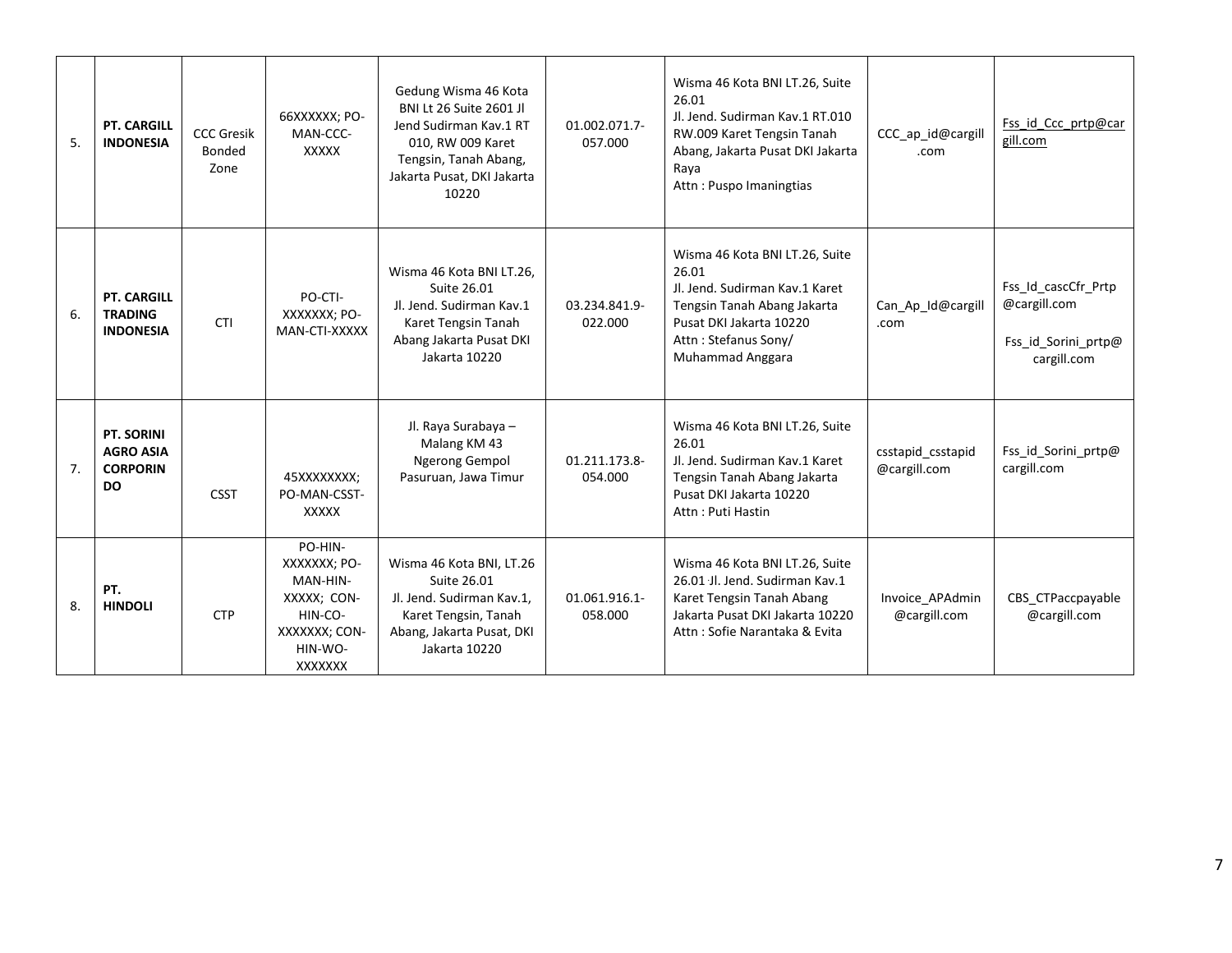| 9.  | <b>PT. SUMBER</b><br><b>TERANG</b><br><b>AGRO</b><br><b>LESTARI</b> | <b>CTP</b> | PO-STL-XXXXXXX;<br>PO-MAN-STL-<br>XXXXX; CON-STL-<br>CO-XXXXXXX;<br>CON-STL-WO-<br><b>XXXXXXX</b> | Jl. Jend Sudirman Kav.1<br>Wisma 46 Kota BNI Lt 26<br>Suite 26.01 RT 010 RW<br>009 Karet Tengsin Tanah<br>Abang Jakarta Pusat, DKI<br>Jakarta | 02.779.684.6-<br>301.000 | Wisma 46 Kota BNI LT.26, Suite<br>26.01<br>Jl. Jend. Sudirman Kav.1 Karet<br>Tengsin Tanah Abang Jakarta<br>Pusat DKI Jakarta 10220<br>Attn: Sofie Narantaka & Evita | Invoice_APAdmin<br>@cargill.com | CBS_CTPaccpayable<br>@cargill.com |
|-----|---------------------------------------------------------------------|------------|---------------------------------------------------------------------------------------------------|-----------------------------------------------------------------------------------------------------------------------------------------------|--------------------------|----------------------------------------------------------------------------------------------------------------------------------------------------------------------|---------------------------------|-----------------------------------|
| 10. | PT.<br><b>HARAPAN</b><br><b>SAWIT</b><br><b>LESTARI</b>             | <b>CTP</b> | PO-HSL-XXXXXXX;<br>PO-MAN-HSL-<br>XXXXX; CON-HSL-<br>CO-XXXXXXX;<br>CON-HSL-WO-<br><b>XXXXXXX</b> | Wisma 46 Kota BNI, LT.26<br>Suite 26.01<br>Jl. Jend. Sudirman Kav.1,<br>Karet Tengsin, Tanah<br>Abang, Jakarta Pusat, DKI<br>Jakarta          | 01.564.259.8-<br>058.000 | Wisma 46 Kota BNI LT.26, Suite<br>26.01<br>Jl. Jend. Sudirman Kav.1 Karet<br>Tengsin Tanah Abang Jakarta<br>Pusat DKI Jakarta 10220<br>Attn: Sofie Narantaka & Evita | Invoice_APAdmin<br>@cargill.com | CBS_CTPaccpayable<br>@cargill.com |
| 11. | PT. INDO<br><b>SAWIT</b><br><b>KEKAL</b>                            | <b>CTP</b> | PO-ISK-XXXXXXX;<br>PO-MAN-ISK-<br>XXXXX; CON-ISK-<br>CO-XXXXXXX;<br>CON-ISK-WO-<br><b>XXXXXXX</b> | Wisma 46 Kota BNI, LT.26<br>Suite 26.01<br>Jl. Jend. Sudirman Kav.1,<br>Karet Tengsin, Tanah<br>Abang, Jakarta Pusat, DKI<br>akarta 10220     | 02.624.482.2-<br>022.000 | Wisma 46 Kota BNI LT.26, Suite<br>26.01<br>Jl. Jend. Sudirman Kav.1 Karet<br>Tengsin Tanah Abang Jakarta<br>Pusat DKI Jakarta 10220<br>Attn: Sofie Narantaka & Evita | Invoice_APAdmin<br>@cargill.com | CBS_CTPaccpayable<br>@cargill.com |
| 12. | PT. ANDES<br><b>AGRO</b><br><b>INVESTAMA</b>                        | <b>CTP</b> | PO-AAI-XXXXXXX;<br>PO-MAN-AAI-<br>XXXXX; CON-AAI-<br>CO-XXXXXXX;<br>CON-AAI-WO-<br><b>XXXXXXX</b> | Gedung Wisma 46 Kota<br><b>BNI Lt 26 Suite 26.01 Jl</b><br>Jend Sudirman Kav.1<br>Karet Tengsin Tanah<br>Abang Jakarta Pusat DKI<br>Jakarta   | 02.261.890.4-<br>063.000 | Wisma 46 Kota BNI LT.26, Suite<br>26.01<br>Jl. Jend. Sudirman Kav.1 Karet<br>Tengsin Tanah Abang Jakarta<br>Pusat DKI Jakarta 10220<br>Attn: Sofie Narantaka & Evita | Invoice_APAdmin<br>@cargill.com | CBS CTPaccpayable<br>@cargill.com |
| 13. | PT. ANDES<br><b>SAWIT</b><br><b>LESTARI</b>                         | <b>CTP</b> | PO-ASL-XXXXXXX;<br>PO-MAN-ASL-<br>XXXXX; CON-ASL-<br>CO-XXXXXXX;<br>CON-ASL-WO-<br>XXXXXXX        | Gedung Wisma 46 Kota<br><b>BNI Lt 26 Suite 26.01 Jl</b><br>Jend Sudirman Kav.1<br>Karet Tengsin Tanah<br>Abang Jakarta Pusat DKI<br>Jakarta   | 02.546.132.8-<br>063.000 | Wisma 46 Kota BNI LT.26, Suite<br>26.01<br>Jl. Jend. Sudirman Kav.1 Karet<br>Tengsin Tanah Abang Jakarta<br>Pusat DKI Jakarta 10220<br>Attn: Sofie Narantaka & Evita | Invoice_APAdmin<br>@cargill.com | CBS_CTPaccpayable<br>@cargill.com |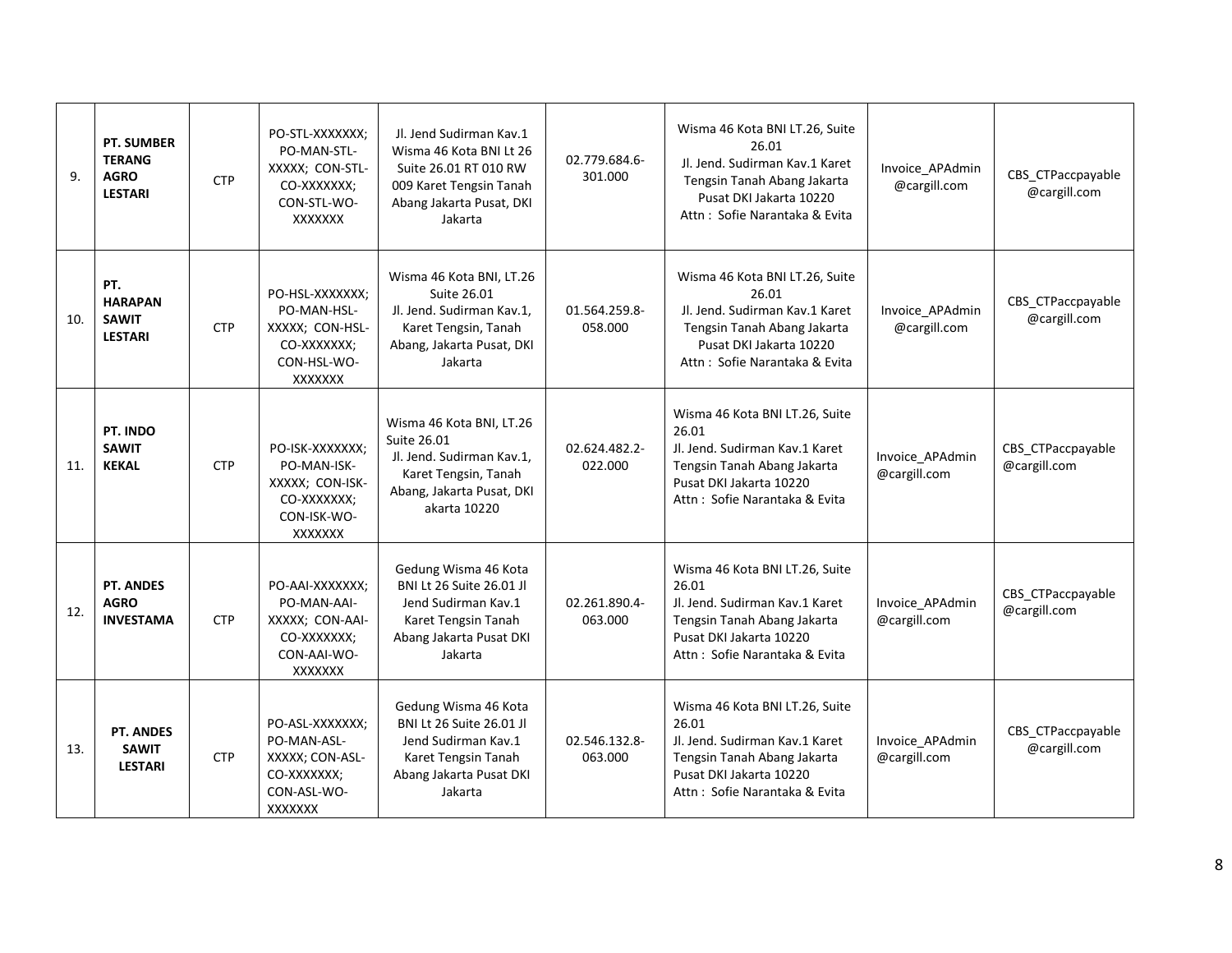| 14. | <b>PT. ANDES</b><br><b>SAWIT MAS</b>                   | <b>CTP</b>                   | PO-ASM-<br>XXXXXXX; PO-<br>MAN-ASM-<br>XXXXX; CON-<br>ASM-CO-<br>XXXXXXX; CON-<br>ASM-WO-<br>XXXXXXX   | Gedung Wisma 46 Kota<br><b>BNI Lt 26 Suite 26.01 JI</b><br>Jend Sudirman Kav.1<br>Karet Tengsin Tanah<br>Abang Jakarta Pusat DKI<br>Jakarta       | 02.546.133.6-<br>063.000  | Wisma 46 Kota BNI LT.26, Suite<br>26.01<br>Jl. Jend. Sudirman Kav.1 Karet<br>Tengsin Tanah Abang Jakarta<br>Pusat DKI Jakarta 10220<br>Attn: Sofie Narantaka & Evita                             | Invoice_APAdmin<br>@cargill.com | CBS_CTPaccpayable<br>@cargill.com   |
|-----|--------------------------------------------------------|------------------------------|--------------------------------------------------------------------------------------------------------|---------------------------------------------------------------------------------------------------------------------------------------------------|---------------------------|--------------------------------------------------------------------------------------------------------------------------------------------------------------------------------------------------|---------------------------------|-------------------------------------|
| 15. | PT. MAYA<br><b>AGRO</b><br><b>INVESTAMA</b>            | <b>CTP</b>                   | PO-MAI-<br>XXXXXXX; PO-<br>MAN-MAI-XXXXX;<br>CON-MAI-CO-<br>XXXXXXX; CON-<br>MAI-WO-<br><b>XXXXXXX</b> | Gedung Wisma 46 Kota<br><b>BNI Lt 26 Suite 26.01 JI</b><br>Jend Sudirman Kav.1<br>Karet Tengsin Tanah<br>Abang Jakarta Pusat DKI<br>Jakarta       | 02.330.617.8-<br>063.000  | Wisma 46 Kota BNI LT.26, Suite<br>26.01<br>Jl. Jend. Sudirman Kav.1 Karet<br>Tengsin Tanah Abang Jakarta<br>Pusat DKI Jakarta 10220<br>Attn: Sofie Narantaka & Evita                             | Invoice_APAdmin<br>@cargill.com | CBS CTPaccpayable<br>@cargill.com   |
| 16. | PT.<br><b>POLIPLANT</b><br><b>SEJAHTERA</b>            | <b>CTP</b>                   | PO-PSA-XXXXXXX;<br>PO-MAN-PSA-<br>XXXXX; CON-PSA-<br>CO-XXXXXXX;<br>CON-PSA-WO-<br><b>XXXXXXX</b>      | Gedung Wisma 46 Kota<br><b>BNI Lt 26 Suite 26.01 JI</b><br>Jend Sudirman Kav.1<br>Karet Tengsin Tanah<br>Abang Jakarta Pusat DKI<br>Jakarta 10220 | 01.344.757.8-<br>062.000  | Wisma 46 Kota BNI LT.26, Suite<br>26.01<br>Jl. Jend. Sudirman Kav.1 Karet<br>Tengsin Tanah Abang Jakarta<br>Pusat DKI Jakarta 10220<br>Attn: Sofie Narantaka & Evita                             | Invoice APAdmin<br>@cargill.com | CBS CTPaccpayable<br>@cargill.com   |
| 17. | PT. Pacrim<br><b>Nusantara</b><br><b>Lestari Foods</b> | <b>CASC</b><br><b>PACRIM</b> | PO-PACRIM-<br><b>XXXXX</b>                                                                             | Gedung Wisma 46 Kota<br><b>BNI Lt 26 Suite 26.01 Jl</b><br>Jend Sudirman Kav.1<br>Karet Tengsin Tanah<br>Abang Jakarta Pusat DKI<br>Jakarta 10220 | 01.957.768.3.-<br>022.000 | Wisma 46 Kota BNI LT.26, Suite<br>26.01<br>Jl. Jend. Sudirman Kav.1 RT.010<br>RW.009 Karet Tengsin Tanah<br>Abang, Jakarta Pusat DKI Jakarta<br>Raya<br>Attn: Stefanus Sony/<br>Muhammad Anggara | can_ap_id@cargill.<br>com       | Fss_Id_CascCfr_Prtp<br>@cargill.com |